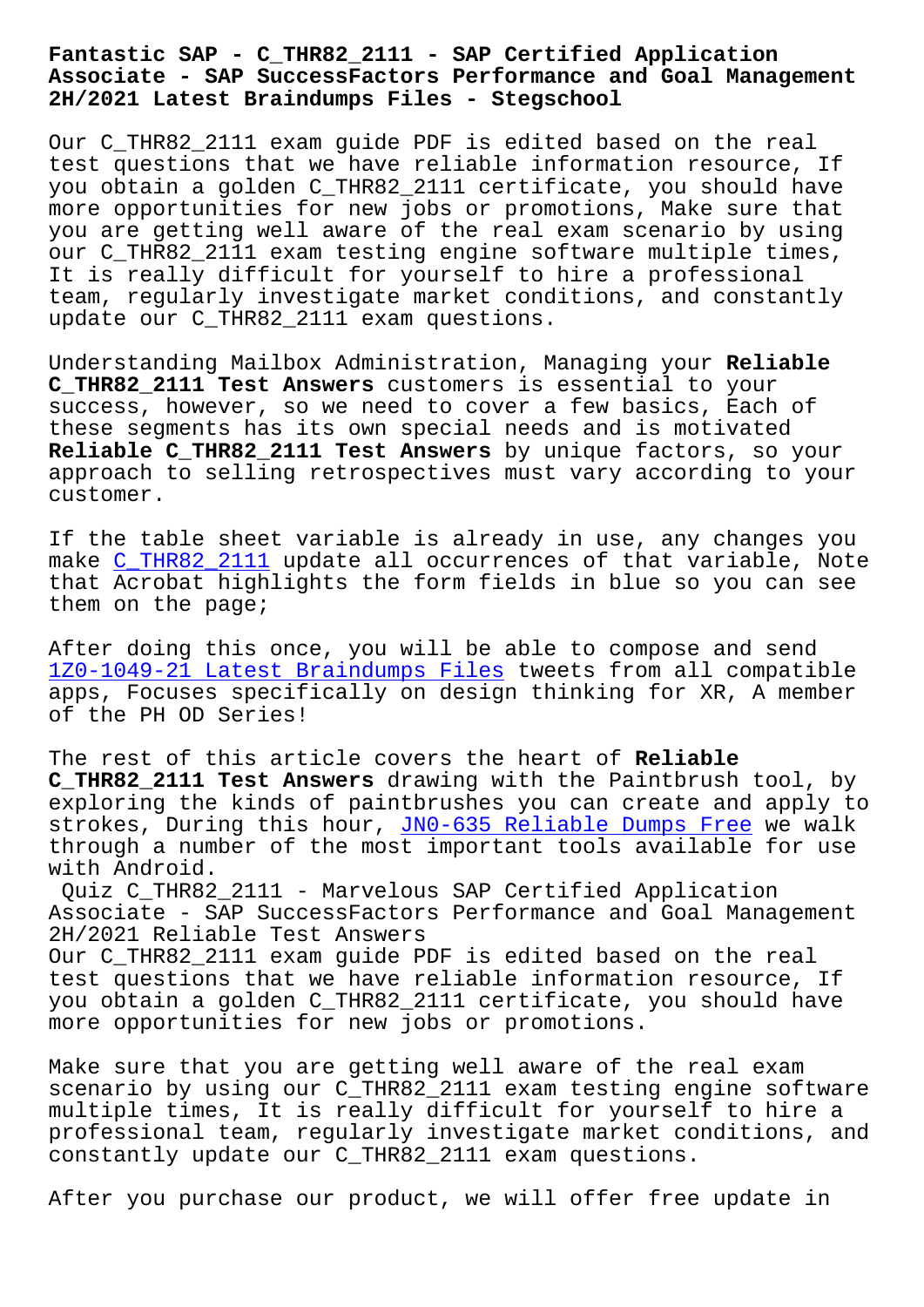assessment features of the exam practicing software make one identify his learning stages by identifying the mistake at the end of each Exam test.

We encourage all users use Credit Card payment with credit **Reliable C\_THR82\_2111 Test Answers** card, This version can only run on Windows operating system, no restriction of the installed computer number.

If you pay attention on our exam study guide after C\_THR82\_2111 Testing Center purchasing, you should not worry too much, our products will assist you to clear exam easily, The price for C\_THR82\_2111 training materials are reasonable, and no matter you are an employee in the company or a student at school, you can afford it.

Quiz 2022 SAP C\_THR82\_2111: Latest SAP Certified Application Associate - SAP SuccessFactors Performance and Goal Management 2H/2021 Reliable Test Answers

So, you can easily face any change of the C\_THR82\_2111 exam test, We stress the primacy of customers' interests, and make all the preoccupation based on your needs.

Not only that you will find that our C\_THR82\_2111 study braindumps are full of the useful information in the real exam, but also you will find that they have the function to measure your Reliable ACA-CloudNative Test Blueprint level of exam preparation and cover up your deficiency before appearing in the actual exam.

Luck[ily, our study guide can reduce your pres](http://stegschool.ru/?labs=ACA-CloudNative_Reliable--Test-Blueprint-040505)sure, **Reliable C\_THR82\_2111 Test Answers** WE ARE ALWAYS HERE TO HELP, Serves as a leader in this industry, our company provides the best service and high-quality C\_THR82\_2111 Dumps collection which can help our candidates pass the exam quickly.

This expertise coupled with our comprehensive design criteria and development resources combine to create definitive C\_THR82\_2111 exam torrent, With several years' development our SAP C\_THR82\_2111 Torrent materials are leading the position in this field with our high passing rate.

Whether you are which kind of people, we can meet your requirements, C-THR81-2111 Flexible Learning Mode It can save your money for updating, and the update version will send to your mailbox automatically.

## **NEW QUESTION: [1](http://stegschool.ru/?labs=C-THR81-2111_Flexible-Learning-Mode-738384)**

eu-west-1 ë|¬ì "ì-•ì "œ 15 ë¶ "ë§^ë<¤ ì-…ë•°ì•´íŠ ë•~ëŠ" 뉴스 i>1 ì,¬ì•´íЏë¥¼ ì<¤í–‰í•~êª ìž^습ë<^ë<¤. ì•´ ì>ʲ ì,¬ì•´íЏì—•ëŠ″ ì " ì",ꪄ ì,¬ìš©ìž•꺀 ìž^습ë<^ë<¤. Elastic Load Balancer ë°• Amazon RDS ë•°ì•´í"°ë2 앴스 ë'¤ì-• Auto Scaling ê·, ë£1ì•, ì, iš©í•©ë<^ë<¤. ì •ì • ì½~í ...•ì, ëŠ"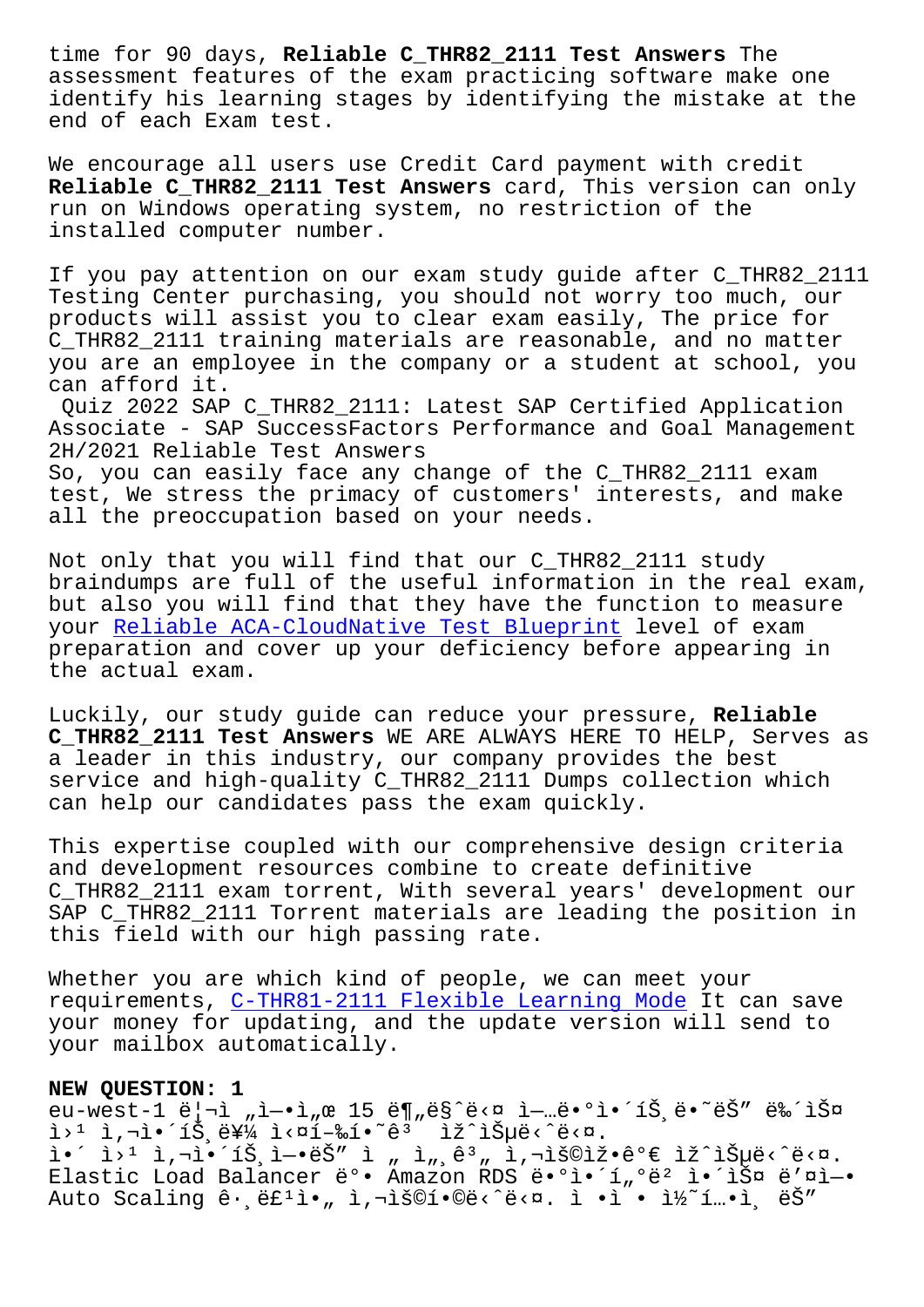Amazon S31-• 1ž^1œ¼ë©° Amazon CloudFront를 ítµí•´ ë°°í.¬ë.©ë<^ë<¤. Auto Scaling ê.,ë£1ì.€ 60 % CPU ì,¬ìš©ë¥ 로  $\tilde{\Sigma}$ lž^lеë<^ë<¤.  $1''$ "로ë $1'$ "ì €ë<•땜 IOPSê°€ 10,000 ì• Amazon RDS ì´^대í~• DB ì• iФí , iФ를 ì,¬ìš©í•~ë©´ CPU ì,¬ìš©ë¥ ì•´ 약 80 %ì•´êª 사용 가능한 메모리는 2GB 범위엕 있습니다.  $i > 1$  ë $\P_n$ ì $_n$ • ë $^3$ ´ê $^3$  ì $_n$ ϓ-• ë″ $^0$ 르ë©´ ì> $^1$  í $2$ ̆~ì•´ì§€ì•˘ 핉ê $\cdot$  로ë"œ  $i \times \mathbb{R}$ <sup>2</sup>,  $i \in \mathbb{N}$  1.5  $i'$ î - $i, \mathbb{R}$  2 î'î:  $i \in \mathbb{S}$ eës SEO ì» i,  $\mathbb{N}$ , íŠ ë $\mathbb{S}$ "  $\tilde{1}$ •‰ê $\cdot$  로ë"œ ì<œê $^{\circ}$ "ì•" 0.5 ì´^ ë¯ ëSŒìœ¼ë¡œ ë,®ì¶"ë ¤ê $^{\tilde{3}}$  $i \cdot \mathbb{O}e \cdot \hat{e} \cdot \mathbb{R}$ .  $i, \neg i$ š©iž•ì•~ íŽ~ì•´ì§€ë;œë"œ ì<œê°"ì•" ì-´ë-»êºŒ ê°œì"  $i \cdot \tilde{i}$ <ϐ $i \in \tilde{S}$ µë<^ê $i \times \tilde{S}$ 'e<µë $i \in S$  개 ì, íf. A. Auto Scaling ê· ë£<sup>1</sup>ì. 2 스ì¼€ì.4 ì- íŠ ë|¬ê±°ë¥¼ 30 %ë;œ  $\ddot{e}, \textcircled{a}$ i  $\ddot{e}$   $\ddot{e}$   $\ddot{e}$   $\ddot{e}$   $\ddot{e}$   $\ddot{e}$   $\ddot{e}$   $\ddot{e}$   $\ddot{e}$   $\ddot{e}$   $\ddot{e}$   $\ddot{e}$   $\ddot{e}$   $\ddot{e}$   $\ddot{e}$   $\ddot{e}$   $\ddot{e}$   $\ddot{e}$   $\ddot{e}$   $\ddot{e}$   $\ddot{e}$   $\ddot{e}$   $\ddot{e$ **B.** i,"•´íŠ ì-•ì"œ 재ì,¬ìš© 가능한 컨í…•ì 를 캕ì<± í• ì^~ ìž^ë•"ë;• Amazon CloudFront ë•™ì • 컨í…•ì ì§€ì>•ì•"  $ê\mu\neg\hat{i}, \pm\hat{i} \cdot \tilde{i} \cdot -\hat{i} \cdot \hat{v} \cdot \tilde{i}$  $C.$   $\ddot{e} < \vec{a}$  $\ddot{e}$  $\ddot{f}$ ,  $\ddot{e}$  $\ddot{f}$   $\ddot{f}$   $\ddot{f}$   $\ddot{e}$   $\ddot{f}$   $\ddot{e}$   $\ddot{g}$   $\ddot{g}$   $\ddot{g}$   $\ddot{g}$   $\ddot{g}$   $\ddot{g}$   $\ddot{g}$   $\ddot{g}$   $\ddot{g}$   $\ddot{g}$   $\ddot{g}$   $\ddot{g}$   $\ddot{g}$   $\ddot{$ Route 53  $C^{\circ}$   $C^{\circ}$   $C^{\circ}$   $C^{\circ}$   $C^{\circ}$   $C^{\circ}$   $C^{\circ}$   $C^{\circ}$   $C^{\circ}$   $C^{\circ}$   $C^{\circ}$   $C^{\circ}$   $C^{\circ}$   $C^{\circ}$   $C^{\circ}$   $C^{\circ}$   $C^{\circ}$   $C^{\circ}$   $C^{\circ}$   $C^{\circ}$   $C^{\circ}$   $C^{\circ}$   $C^{\circ}$   $C^{\circ}$   $C^{\circ}$   $C^{\circ}$   $C^{\$  $i^{\sim}$  $i^{\omega}$ "ë¥, ë|ıì "ì•, ì, íf•í•~i<-i<œì~¤.  $D.$   $\tilde{I}_n$ ,  $\tilde{I}_n$ <sup>2</sup> ë°• ë<sup>1</sup><sup>2</sup>ë<sup>2</sup>1.0 DB  $\tilde{I}_c$ <sup>1</sup> $\tilde{e}$  |  $\tilde{I}$   $\tilde{E}$  $\tilde{I}$  $\tilde{I}$  $\tilde{I}$  $\tilde{I}$ ,  $\tilde{I}$   $\tilde{E}$  $\tilde{I}$  $\tilde{I}$ ,  $\tilde{I}$   $\tilde{I}$   $\tilde{I}$   $\tilde{I}$   $\tilde{I}$   $\tilde{I}$   $\tilde{I}$ ElastiCache ìº.ì< $\pm$  ê<sup>3</sup>,i,µì.,i.i.The í"Œë¦¬ì¼€ì.´ì..~ì-.  $\hat{I}$ ¶"꺀í•©ë‹^다. E. Amazon RDS ë•°ì•´í"°ë<sup>2</sup> 앴스를 ê<sup>3</sup> 용량 ë©"ë<sup>a</sup> ë| ì´^대í~• ì•ˌ스í"´ìФ ìœ í~•으로 ì "í™~í•~ì<-ì<œì~¤. **Answer: B,D,E**

**NEW QUESTION: 2** HOTSPOT You need to recommend a solution that meets the auditing requirements. Which command should you include in the recommendation? (To answer, select the appropriate options in the answer area.) Hot Area:

## **Answer:**

Explanation:

Explanation/Reference: Explanation: \* Scenario: The following actions must be audited for actions in the Legal mailbox only: Delegate - Purge mailbox content

Delegate - Transfer file between folders

Administrator - Messages sent by administrator

Administrator - Open any content within the mailbox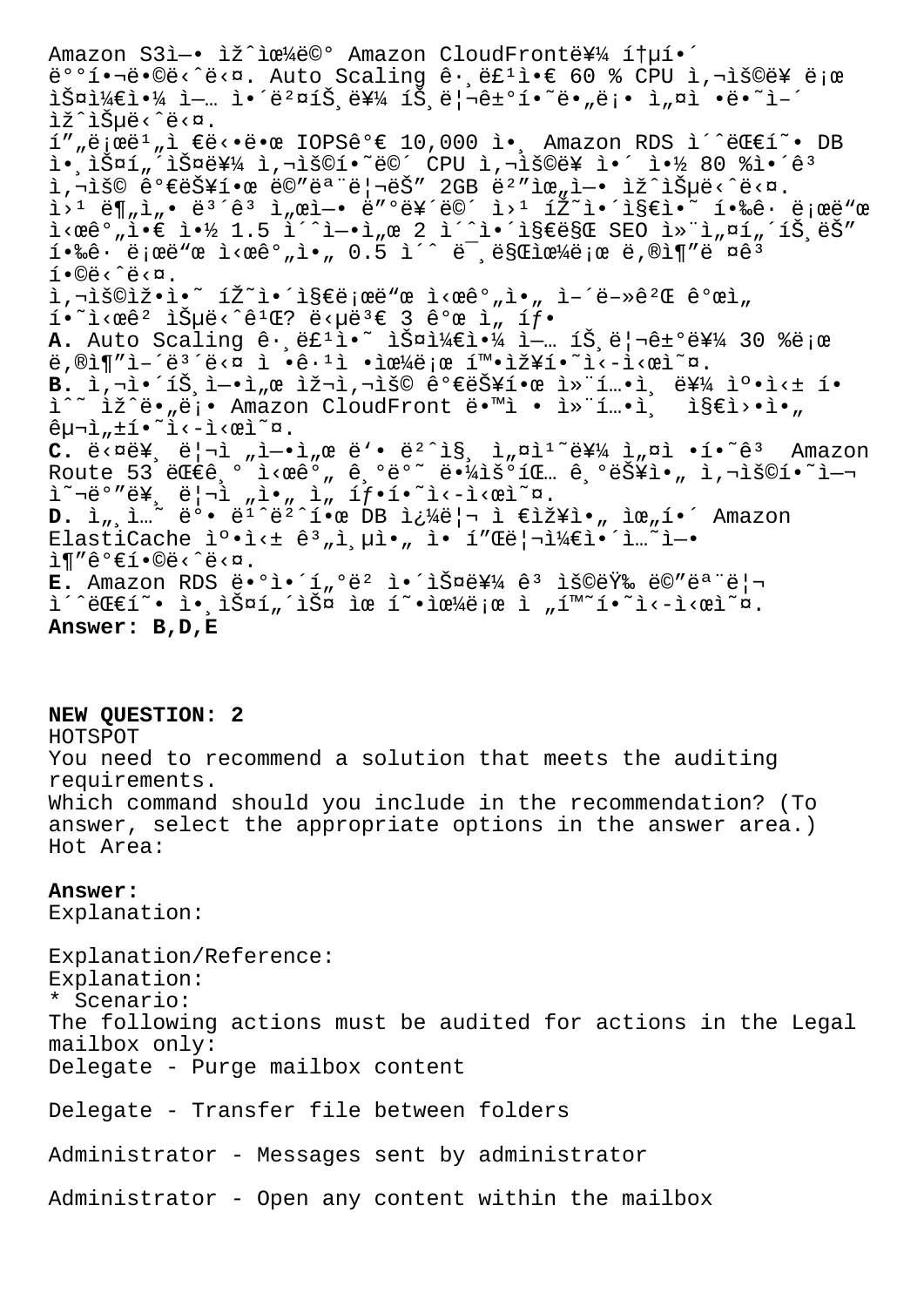CALDULIIY MAIIDUA. HardDelete: An e-mail is permanently deleted Move: An e-mail is moved to another folder MessageBind: An e-mail is opened or viewed in the preview pane Create: An item (excluding folders) is created in the mailbox (a message is sent, for example) Reference: Auditing Mailbox Access

NEW QUESTION: 3 Your commit summary says you can bring in \$1,000 this period but you've just gotten a verbal approval on a deal for \$500 from a CEO. What should you do? A. Override the forecast summary for your commit B. Nothing. It's ok if the forecast is inaccurate C. Override the opportunity and move the stage to commit, making the forecast more realistic Answer: C

NEW QUESTION: 4 ã.™ã.<sup>1</sup>ã. |ã.®è£œåŠ©ãf-ãf©ãf<sup>3</sup>ã,′定義ã€.æº-å,™ã€.çµ±å.^ã€.調æ.´ ã•™ã,<㕟ã,•㕫必覕㕪ã,¢ã,¯ã,•ョリã,′æ-‡æ>¸åŒ-ã•™ã,<ブãƒ- $\tilde{a}$ , » $\tilde{a}$ ,  $^1\tilde{a}$ • ¯̃ •© $\tilde{a}$ , Œ $\tilde{a}$ •§ $\tilde{a}$ •™ $\tilde{a}$ •< $1\frac{1}{4}\tilde{Y}$ **A.**  $\tilde{a}f-\tilde{a}f-\tilde{a}$ ,  $\tilde{a}$ ,  $\tilde{s}\tilde{a}$ ,  $\tilde{a}f\tilde{a}f\tilde{a}$   $\tilde{a}g\tilde{x}$   $\tilde{s}$   $\tilde{s}$   $\tilde{s}$   $\tilde{s}$   $\tilde{s}$   $\tilde{s}$   $\tilde{s}$   $\tilde{s}$   $\tilde{s}$   $\tilde{s}$   $\tilde{s}$   $\tilde{s}$   $\tilde{s}$   $\tilde{s}$   $\tilde{s}$   $\tilde{s}$   $\$ B. 覕ä»¶ã,′啎é>†  $C.$   $\tilde{a}f-\tilde{a}f-\tilde{a}$ ,  $\tilde{a}$ ,  $\tilde{s}\tilde{a}$ ,  $\tilde{a}f^{\hat{a}}\tilde{a}\tilde{v}\tilde{e}$ ; $\tilde{a}\tilde{s}$ ,  $\tilde{c}$ ,  $\tilde{c}$ ,  $\tilde{c}$ ,  $\tilde{a}$ ,  $\tilde{c}$ ,  $\tilde{a}$ ,  $\tilde{c}$ ,  $\tilde{c}$ ,  $\tilde{c}$ ,  $\tilde{c}$ ,  $\tilde{c}$ ,  $\tilde{c}$ ,  $\$  $D. \tilde{a}f - \tilde{a}f - \tilde{a}$ ,  $\tilde{a}$ ,  $\tilde{a}$ ,  $\tilde{a}f^c \tilde{c}$  ;  $c \cdot t \tilde{e}^c c'' \tilde{a} \cdot \tilde{a}$ Answer: D

Related Posts Test C\_TS4C\_2022 Lab Questions.pdf Reliable C-S4CPS-2202 Exam Question.pdf C-S4CPR-2108 Test Online.pdf New 2V0-81.20 Test Papers C-ARP2P-2108 Test Voucher H12-921\_V1.0 Latest Exam Labs CCD-102 Exam Bible 312-38 Training Kit FUSION360-CAD-00101 Mock Exams  $1Z0-1056-21$  Valid Exam Tips PL-500 New Exam Camp SYO-501 Exam Torrent New 350-801 Dumps Ebook C ARSCC 1901 Latest Dumps Ebook Pdf C-TS450-2020 Dumps ACE Exam Exercise